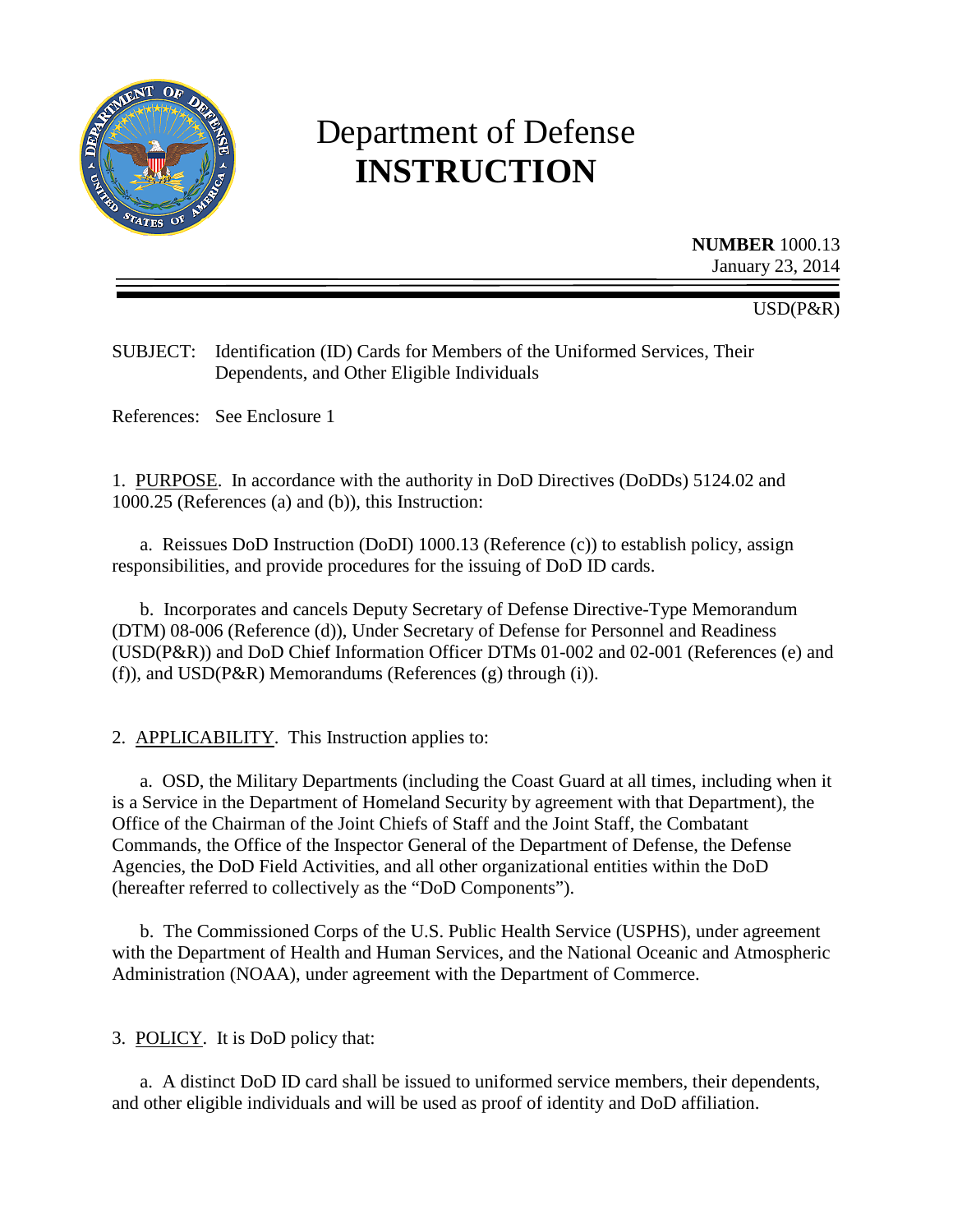b. DoD ID cards shall serve as the Geneva Convention Card for eligible personnel in accordance with DoDI 1000.01 (Reference (j)).

c. DoD ID cards shall be issued through a secure and authoritative process in accordance with Reference (b).

d. The common access card (CAC), a form of DoD ID card, shall serve as the Federal Personal Identity Verification (PIV) card for DoD implementation of Homeland Security Presidential Directive 12 (Reference (k)).

e. ID cards, in a form distinct from the CAC, shall be issued and will serve as proof of identity and DoD affiliation for eligible communities that do not require the Federal PIV card that complies with Reference (k) and Federal Information Processing Standards (FIPS) Publication 201-1 (Reference (l)).

4. RESPONSIBILITIES. See Enclosure 2.

5. PROCEDURES. See Enclosure 3.

6. RELEASABILITY. UNLIMITED. This Instruction is approved for public release and is available on the Internet from the DoD Issuances Website at http://www.dtic.mil/whs/directives.

7. EFFECTIVE DATE. This Instruction:

a. Is effective January 23, 2014.

b. Must be reissued, cancelled, or certified current within 5 years of its publication to be considered current in accordance with DoD Instruction 5025.01 (Reference (m)).

c. Will expire effective January 23, 2024 and be removed from the DoD Issuances Website if it hasn't been reissued or cancelled in accordance with Reference (m).

Acting Under Secretary of Defense for Personnel and Readiness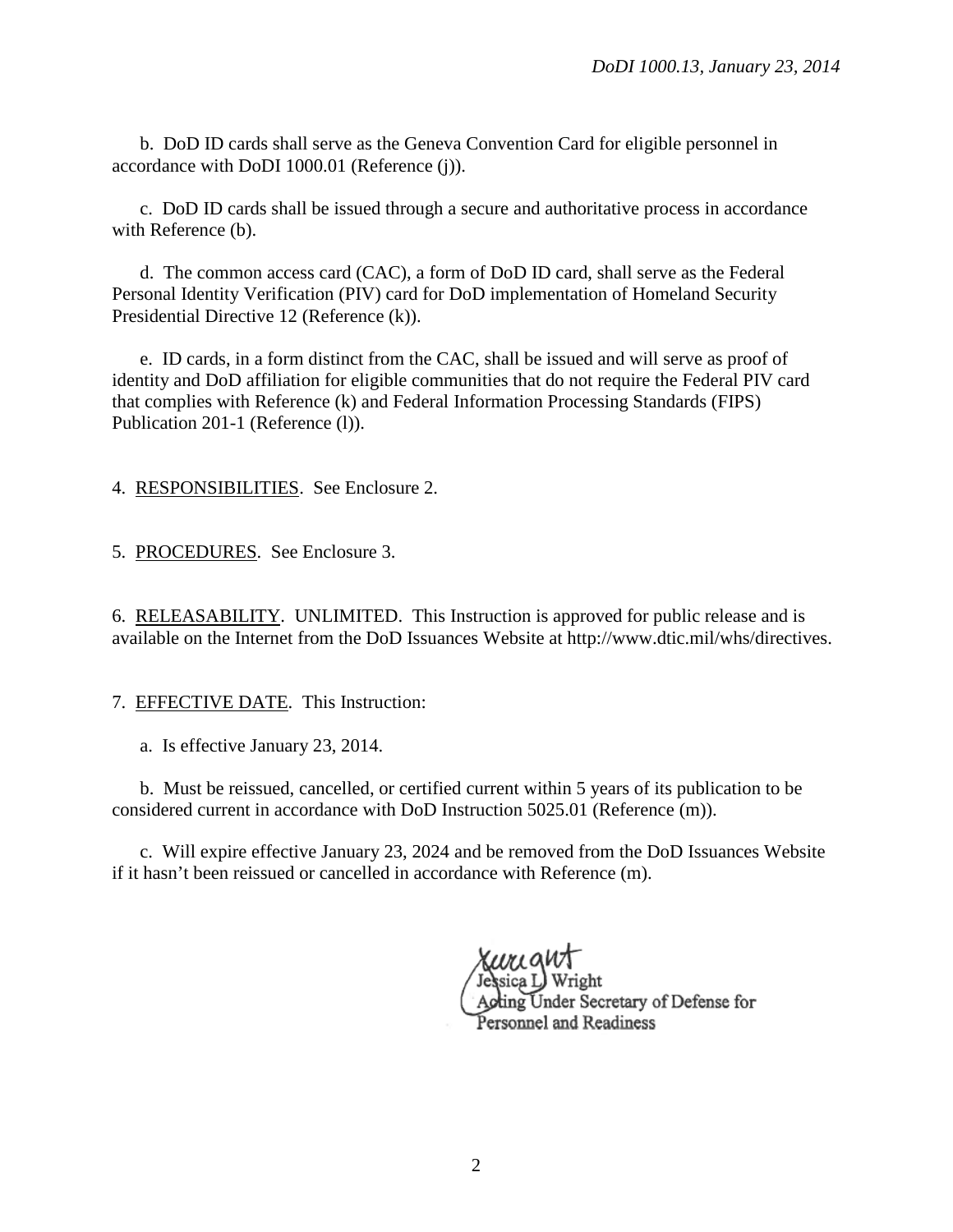Enclosures

- 1. References
- 2. Responsibilities
- 3. Procedures

Glossary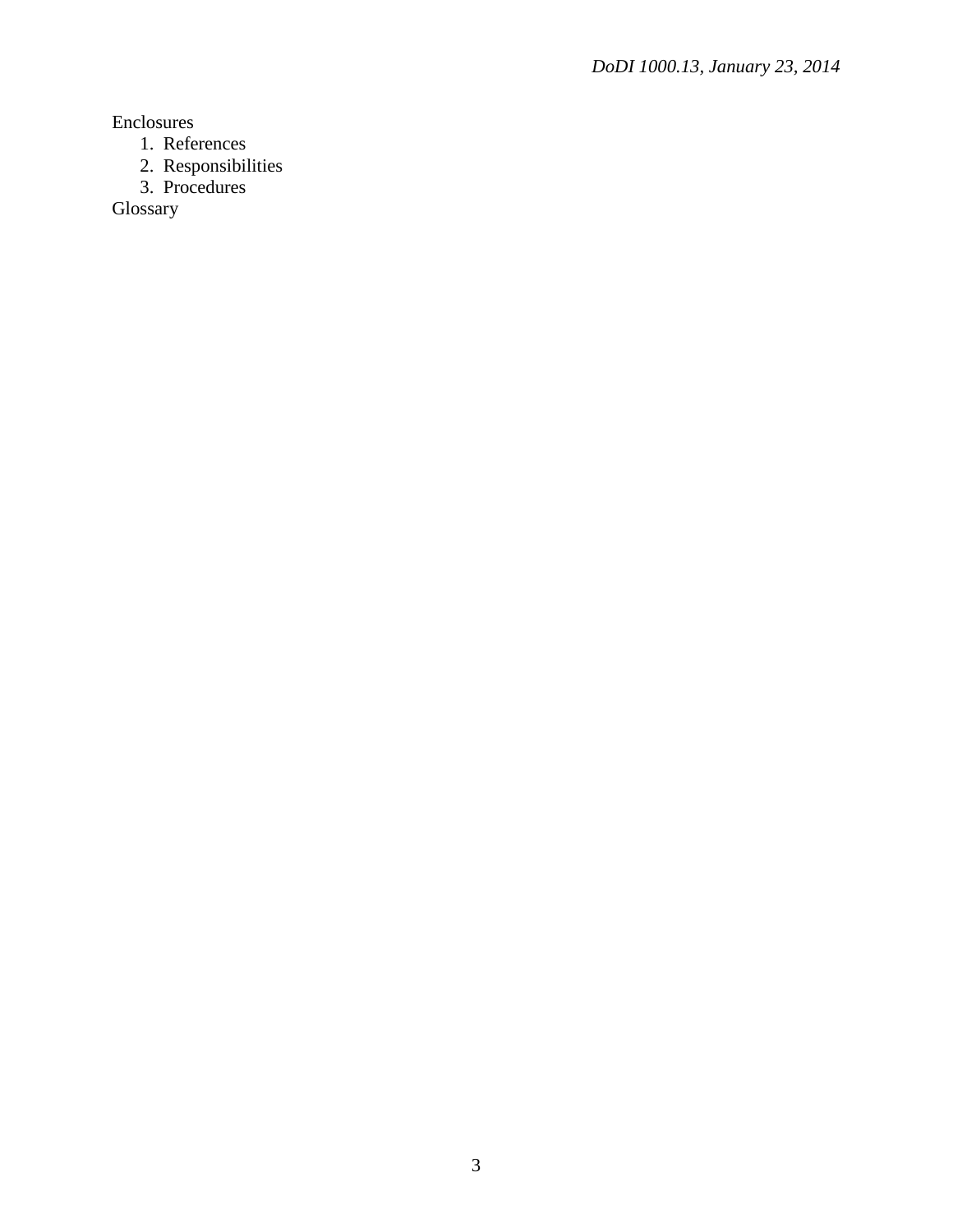## **TABLE OF CONTENTS**

| ASSISTANT SECRETARY OF DEFENSE FOR RESERVE AFFAIRS (ASD(RA))6 |  |
|---------------------------------------------------------------|--|
| DEPUTY ASSISTANT SECRETARY OF DEFENSE FOR MILITARY COMMUNITY  |  |
|                                                               |  |
|                                                               |  |
|                                                               |  |
|                                                               |  |
|                                                               |  |
| HEADS OF THE DOD COMPONENTS, THE DIRECTOR, USPHS, AND THE     |  |
|                                                               |  |
|                                                               |  |
|                                                               |  |
|                                                               |  |
|                                                               |  |
|                                                               |  |
|                                                               |  |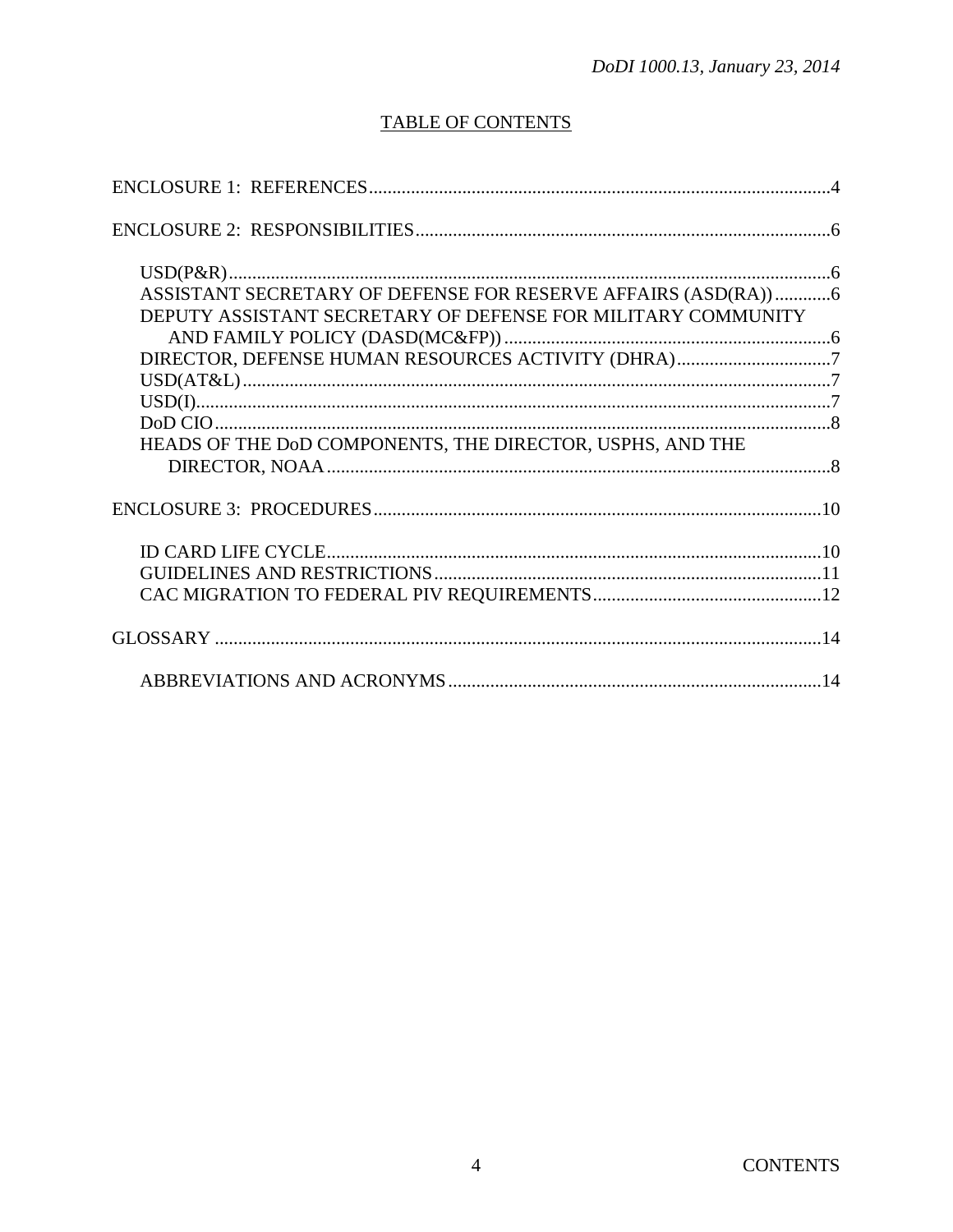#### ENCLOSURE 1

#### REFERENCES

- (a) DoD Directive 5124.02, "Under Secretary of Defense for Personnel and Readiness (USD(P&R))," June 23, 2008
- (b) DoD Directive 1000.25, "DoD Personnel Identity Protection (PIP) Program," July 19, 2004
- (c) DoD Instruction 1000.13, "Identification (ID) Cards for Members of the Uniformed Services, Their Dependents, and Other Eligible Individuals," December 5, 1997 (hereby cancelled)
- (d) Deputy Secretary of Defense Directive-Type Memorandum 08-006, "DoD Implementation of Homeland Security Presidential Directive - 12 (HSPD-12)," November 26, 2008 (hereby cancelled)
- (e) Under Secretary of Defense for Personnel and Readiness and DoD Chief Information Officer Directive-Type Memorandum 01-002, "Common Access Card (CAC)" January 16, 2001 (hereby cancelled)
- (f) Under Secretary of Defense for Personnel and Readiness and DoD Chief Information Officer Directive-Type Memorandum 02-001, "Common Access Card (CAC) - Changes," April 18, 2002 (hereby cancelled)
- (g) Under Secretary of Defense for Personnel and Readiness Memorandum, "DEERS/RAPIDS Lock Down for Contractors," November 10, 2005 (hereby cancelled)
- (h) Under Secretary of Defense for Personnel and Readiness Memorandum, "Common Access Card (CAC) Eligibility for Foreign National Personnel," March 9, 2007 (hereby cancelled)
- (i) Under Secretary of Defense for Personnel and Readiness Memorandum, "New Identification Cards," May 5, 1998 (hereby cancelled)
- (j) DoD Instruction 1000.01, "Identity Cards Required by the Geneva Conventions," April 16, 2012
- (k) Homeland Security Presidential Directive 12, "Policy for a Common Identification Standard for Federal Employees and Contractors," August 27, 2004
- (l) Federal Information Processing Standards Publication 201-1, "Personal Identity Verification (PIV) of Federal Employees and Contractors," March 2006
- (m) DoD Instruction 5025.01, "DoD Directives Program," September 26, 2012, as amended
- (n) DoD Directive 8320.03, "Unique Identification (UID) Standards for a Net-Centric Department of Defense," March 23, 2007
- (o) Defense Federal Acquisition Regulation Supplement (DFARS), current edition[1](#page-4-0)
- (p) DoD 5200.08-R, "Physical Security Program," April 9, 2007, as amended
- (q) Office of Personnel Management Memorandum, "Final Credentialing Standards for Issuing Personal Identity Verification Cards under HSPD-12," July 31, 2008
- (r) DoD Directive 5400.11, "DoD Privacy Program," May 8, 2007, as amended
- (s) DoD 5400.11-R, "Department of Defense Privacy Program," May 14, 2007
- (t) DoD Manual 5200.01, Volume 1, "DoD Information Security Program: Overview, Classification, and Declassification," February 24, 2012
- (u) Sections 499, 506, 509, 701, and 1001 of title 18, United States Code

<span id="page-4-0"></span> $\frac{1}{1}$ <sup>1</sup> DFARS is available at http://www.acq.osd.mil/dpap/dars/dfarspgi/current/index.html.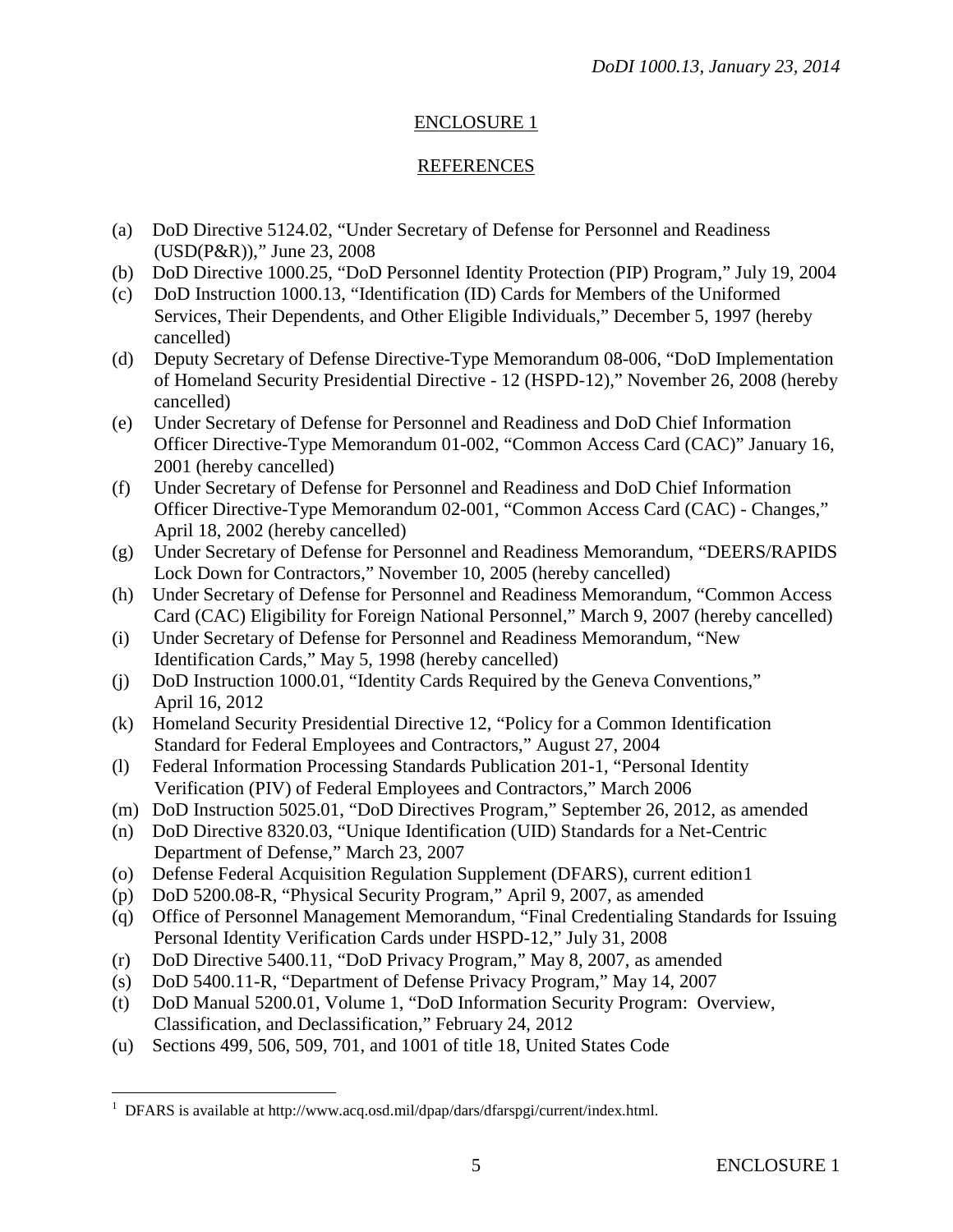- (v) Appendix 501 of title 50, United States Code (also known as "The Servicemembers Civil Relief Act")
- (w) DoD Directive 5230.20, "Visits and Assignments of Foreign Nationals," June 22, 2005
- (x) National Institute of Standards and Technology Special Publication 800-76-1, "Biometric Data Specification for Personal Identity Verification," January 2007
- (y) DoD Directive 8521.01E, "Department of Defense Biometrics," February 21, 2008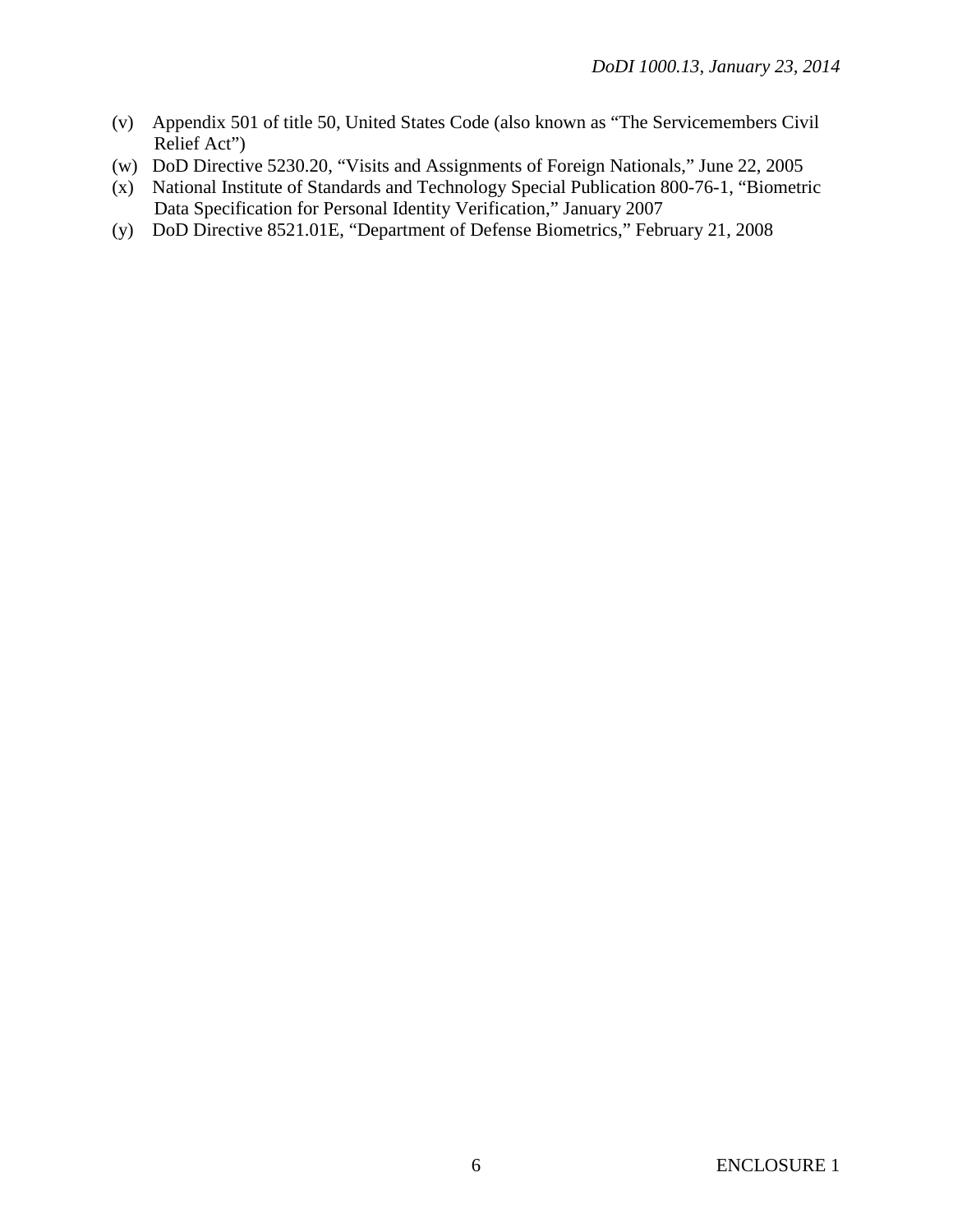#### ENCLOSURE 2

#### RESPONSIBILITIES

#### 1. USD(P&R). The USD(P&R) shall:

a. Establish minimum acceptable criteria for establishment and confirmation of personal identity, establish policy for the issuance of the DoD enterprise personnel identity credentials, and approve additional systems under the Personnel Identity Protection (PIP) Program in accordance with Reference (b).

b. Act as the Principal Staff Assistant (PSA) for the Defense Enrollment Eligibility Reporting System (DEERS), the Real-Time Automated Personnel Identification System (RAPIDS), and the PIP Program in accordance with Reference (b).

c. Maintain the DEERS data system in support of the DoD in accordance with applicable law and directives.

d. Develop and field the required RAPIDS infrastructure and all elements of field support to issue ID cards including but not limited to software distribution, hardware procurement and installation, on-site and depot-level hardware maintenance, on-site and Web-based user training and central telephone center support, and telecommunications engineering and network control center assistance.

e. In coordination with the Under Secretary of Defense for Intelligence (USD(I)), the Under Secretary of Defense for Acquisition, Technology, and Logistics (USD(AT&L)), and the DoD Chief Information Officer (DoD CIO), establish policy and oversight for CAC life-cycle compliance with Reference (l).

f. Establish procedures that will uniquely identify personnel with specific associations with the DoD and maintain the integrity of the unique personnel identifier in coordination with the DoD Components in accordance with DoD 8320.03 (Reference (n)).

2. ASSISTANT SECRETARY OF DEFENSE FOR RESERVE AFFAIRS (ASD(RA)). The ASD(RA), under the authority, direction, and control of the USD(P&R), shall develop policies and establish guidance for the National Guard and Reserve Component communities that affect benefits, entitlements, identity, and ID cards.

#### 3. DEPUTY ASSISTANT SECRETARY OF DEFENSE FOR MILITARY COMMUNITY AND FAMILY POLICY (DASD(MC&FP)). The DASD(MC&FP), under the authority, direction, and control of the USD(P&R), shall develop policy and procedures to determine

eligibility for access to DoD programs for morale, welfare, and recreation; commissaries; exchanges; lodging; children and youth; DoD schools; family support; voluntary and post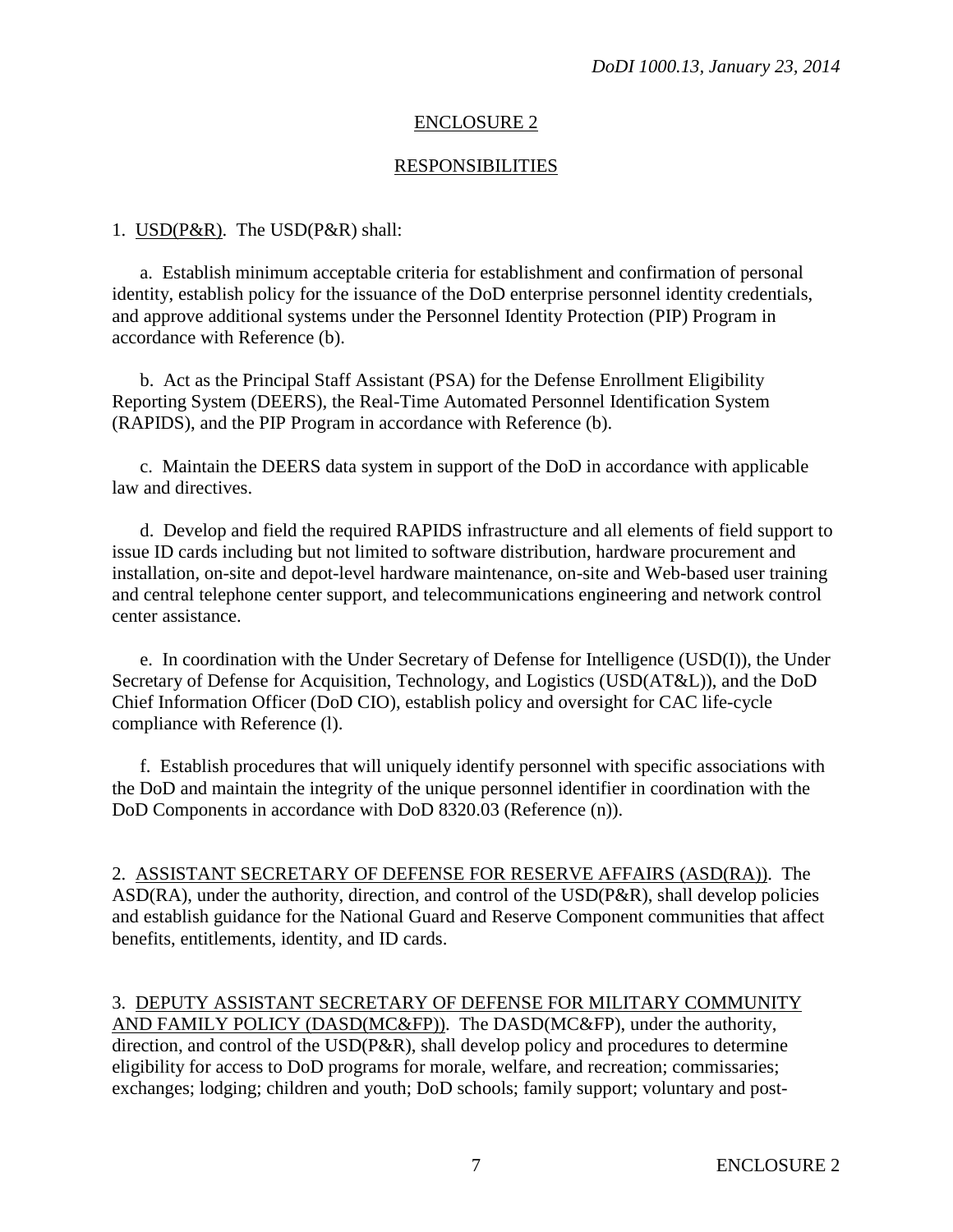secondary education; and other military community and family benefits that affect identity and ID cards.

4. DIRECTOR, DEFENSE HUMAN RESOURCES ACTIVITY (DHRA). The Director, DHRA, under the authority, direction, and control of the USD(P&R), shall, in accordance with Reference (b):

a. Develop policies and procedures for the oversight, funding, personnel staffing, direction, and functional management of the PIP Program.

b. Coordinate with the Principal Deputy Under Secretary of Defense for Personnel and Readiness, the Assistant Secretary of Defense for Health Affairs (ASD(HA)), and the ASD(RA) on changes to enrollment and eligibility policy and procedures pertaining to personnel, medical, and dental issues that affect the PIP Program.

c. Develop policies and procedures to support the functional requirements of the PIP Program, DEERS, and the DEERS client applications.

d. Secure funding in support of new requirements to support the PIP Program or the enrollment and eligibility functions of DEERS and RAPIDS.

e. Approve the addition or elimination of population categories eligible for ID cards in accordance with applicable law.

f. Establish the type and form of ID card issued to eligible population categories and administer pilot programs to determine the suitable form of ID card for newly identified populations.

5. USD(AT&L). The USD(AT&L) shall:

a. Update the Defense Federal Acquisition Regulation Supplement (Reference (o)) to support requirements for CAC and Reference (k) for contracts.

b. Ensure that the requirement for contractors to return CACs at the completion or termination of each individual's support on a specific contract is included in all applicable contracts.

6. USD(I). The USD(I) shall:

a. Establish policy for the use of DoD issued ID cards for physical access purposes in accordance with DoD 5200.08-R (Reference (p)).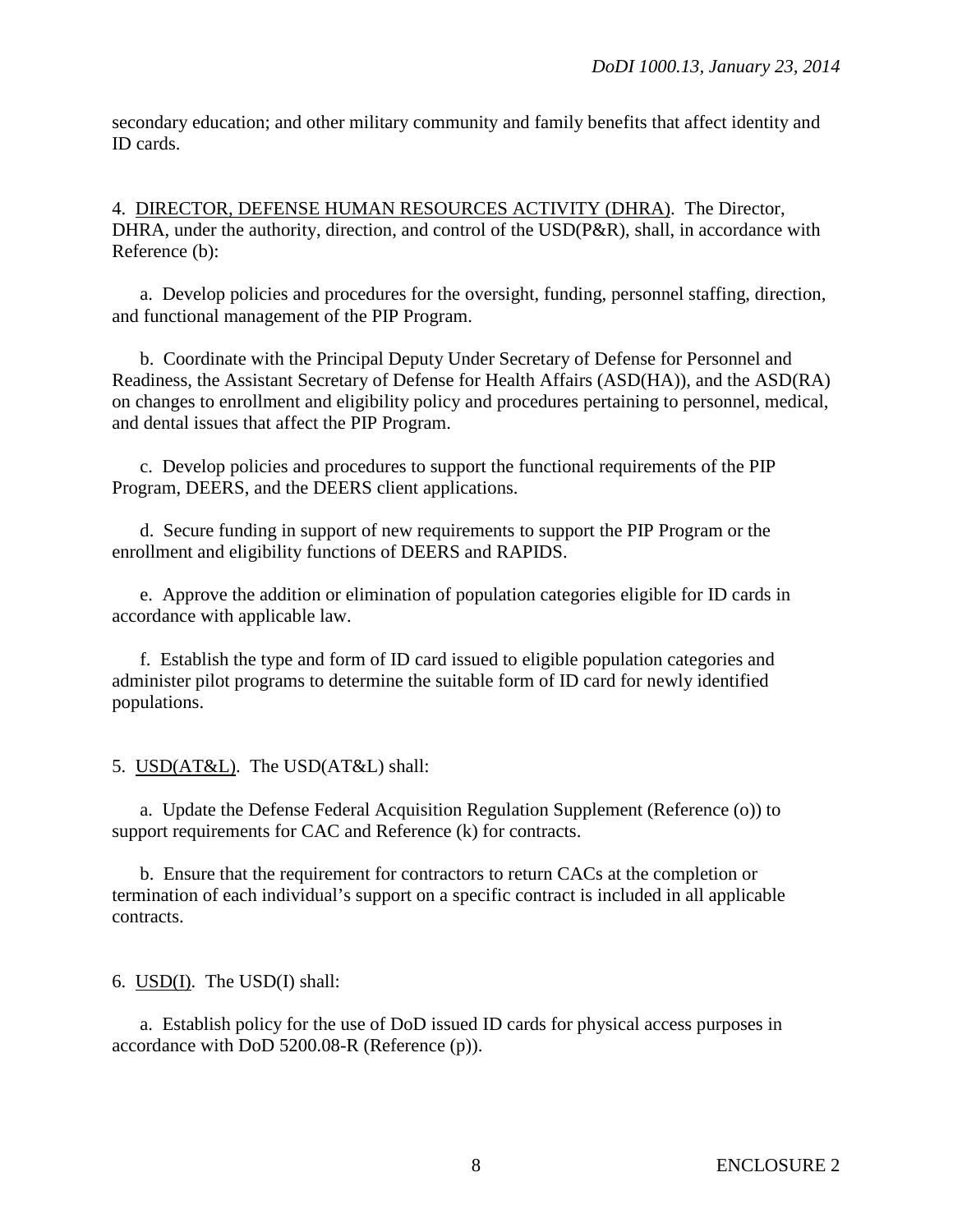b. Establish policy for military, civilian, and contractor employee background investigation, submission, and adjudication across the DoD, in compliance with References (k), (l), and Office of Personnel and Management Memorandum (Reference (q)).

#### 7. DoD CIO. The DoD CIO shall:

a. In coordination with the USD(I), USD(P&R), and USD(AT&L), establish policy and oversight for CAC life-cycle compliance with Reference (l).

b. Provide guidance regarding the use of DoD and non-DoD identification credentials on DoD information systems, including the Federal PIV cards, for authenticating to DoD network accounts and DoD private websites.

c. Ensure that the DoD Public Key Infrastructure (PKI) conforms to all applicable FIPS to the greatest extent possible.

8. HEADS OF THE DoD COMPONENTS, THE DIRECTOR, USPHS, AND THE DIRECTOR, NOAA. The Heads of the DoD Components, the Director, USPHS, and the Director, NOAA, shall:

a. Develop and implement Component-level procedures for DoD directed policies and statutory requirements to support benefits eligibility through DEERS.

b. Develop and implement Component-level ID card life-cycle procedures to comply with the provisions of this Instruction.

c. Ensure all DoD employees, uniformed service members, and all other eligible CAC applicants, including contractor employees and other affiliate CAC applicants, have met the background investigation requirements referenced in paragraph 1.c. of Enclosure 3 of this Instruction prior to approving CAC sponsorship and registration. Background investigation status must be verified and documented by the sponsor or sponsoring organization in conjunction with application for CAC issuance.

d. Establish processes and procedures as part of the normal check-in and check-out process for collection of the CAC for all categories of DoD personnel and contractor employees when there is a separation, retirement, termination, contract termination or expiration, or CAC revocation. Since CACs contain personally identifiable information (PII), they shall be treated and controlled in accordance with DoDD 5400.11 (Reference (r)), DoD 5400.11-R (Reference (s)) and Volume 1 of DoD Manual 5200.01 (Reference (t)). CACs shall be returned to any RAPIDS issuance location for proper disposal in a timely manner once surrendered by the CAC holder.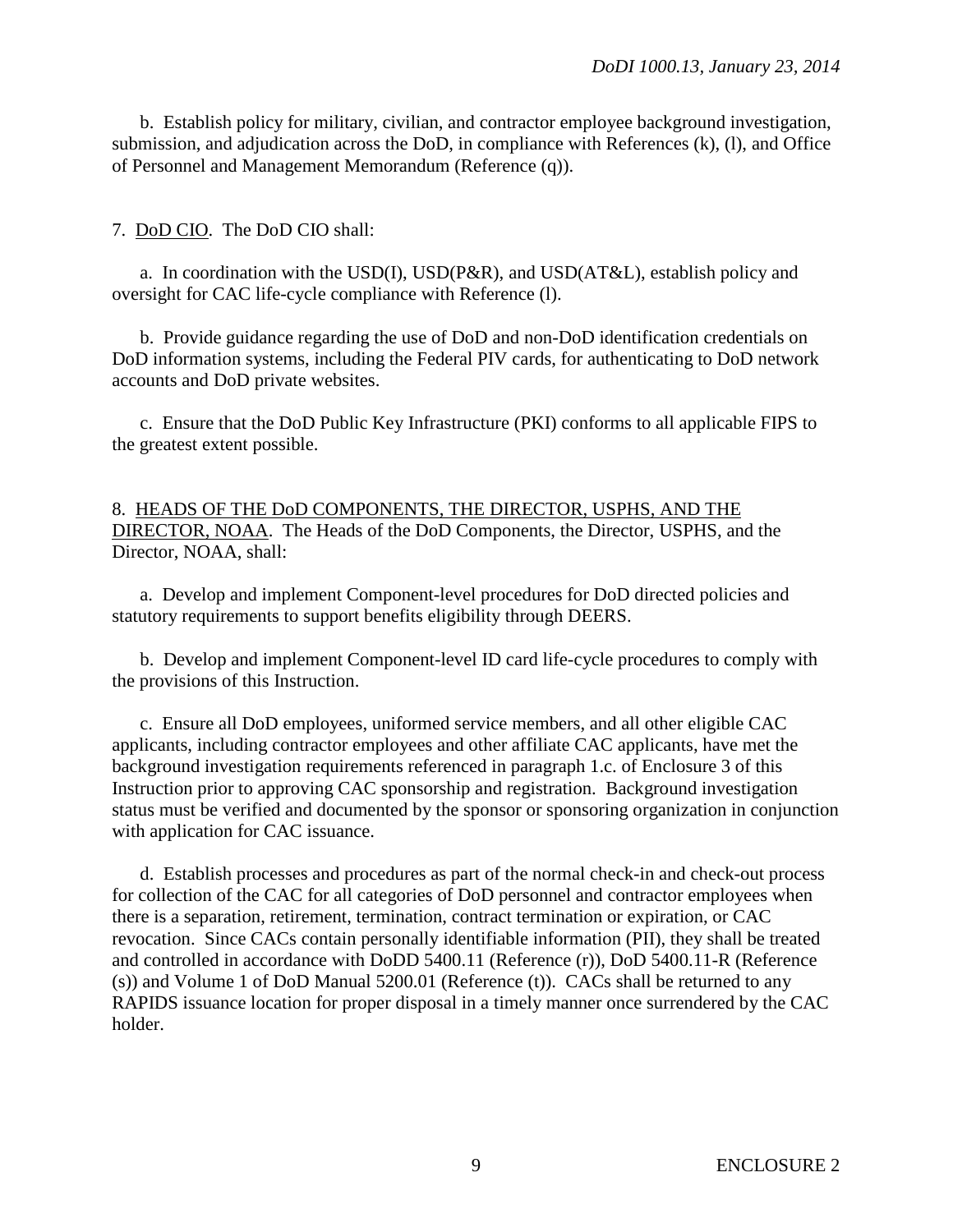e. Provide appropriate space and staffing for all DoD ID card issuing operations, as well as reliable telecommunications to and from the Defense Information Systems Agency managed Non-Classified Internet Protocol Router Network.

f. Provide funding for CAC cardstock, printer consumables, and electromagnetically opaque sleeves to Defense Manpower Data Center (DMDC).

g. Protect cardstock and consumables in accordance with the guidelines and standards issued and maintained by DMDC.

h. In accordance with Reference (l), provide electromagnetic opaque sleeves or other comparable technologies to protect against any unauthorized contactless access to the cardholder unique identification number stored on the CAC.

i. Manage the distribution and locations of CAC personal identification number (PIN) reset workstations.

j. To the maximum extent possible, and in accordance with DoD Components' designated accrediting authority guidelines, ensure networked workstations are properly configured and available for CAC holders to use the User Maintenance Portal-Post Issuance Portal service.

k. Oversee supervision of Trusted Associate Sponsorship System trusted agents (TAs) and TA security managers and ensure the number of contractors overseen by any TA is manageable.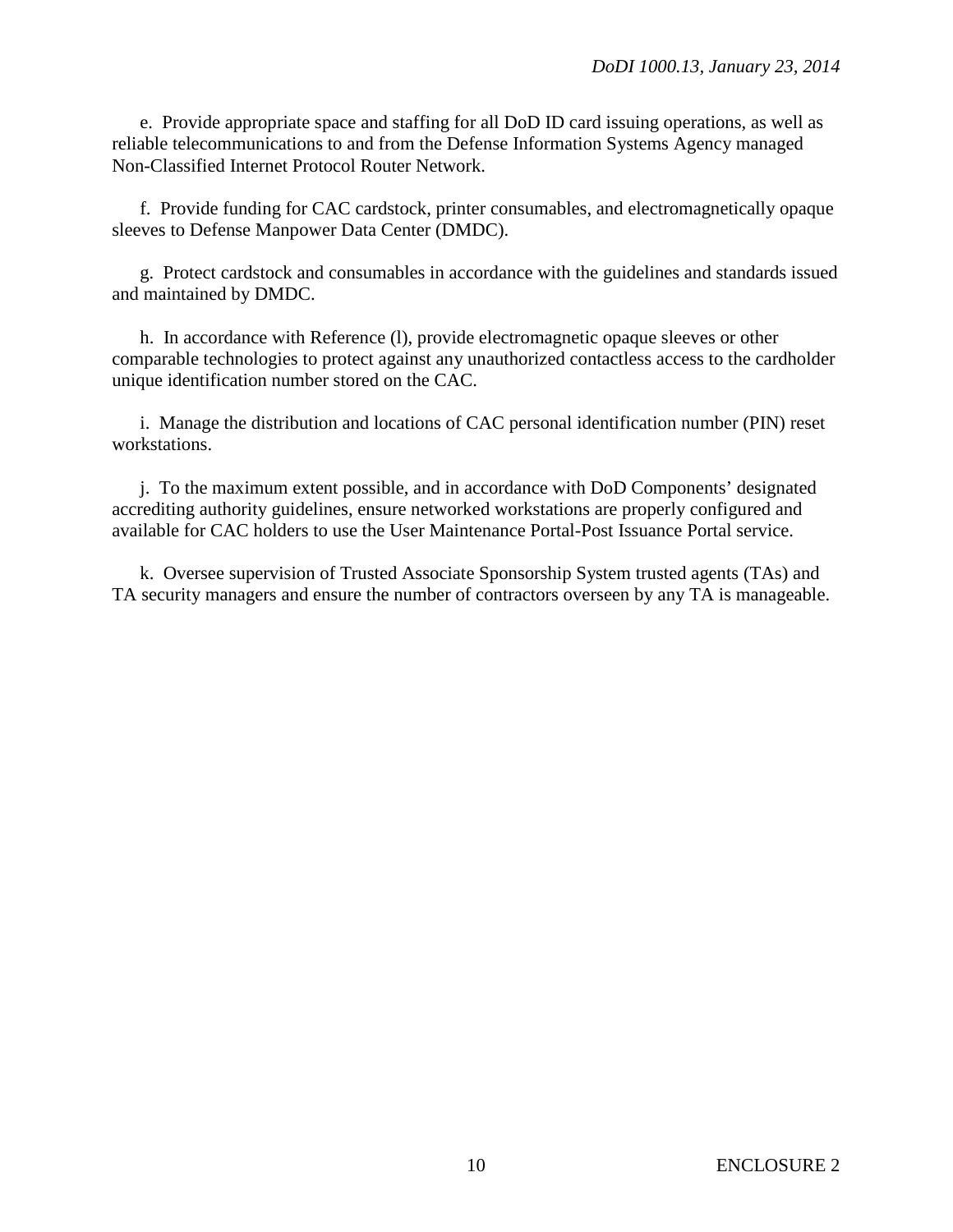#### ENCLOSURE 3

#### PROCEDURES

1. ID CARD LIFE CYCLE. The DoD ID card life cycle shall be supported by an infrastructure that is predicated on a systems-based model for credentialing as described in Reference (l). Paragraphs 1.a. through 1.g. of this enclosure represent the baseline requirements for the life cycle of all DoD ID cards. The specific procedures and sequence of order for these items will vary based on the applicant's employment status or affiliation with the DoD and the type of ID card issued. Detailed procedures of the ID card life cycle for each category of applicant and type of ID card shall be provided by the responsible agency.

a. Sponsorship and Eligibility. Sponsorship shall incorporate the processes for confirming eligibility for an ID card. The sponsor is the person affiliated with the DoD or other Federal agency who takes responsibility for verifying and authorizing the applicant's need for an ID card. Applicants for a CAC must be sponsored by a DoD government official or employee.

b. Registration and Enrollment. Sponsorship and enrollment information on the ID card applicant shall be registered in DEERS prior to card issuance.

c. Background Investigation. A background investigation is required for those individuals eligible for a CAC. A background investigation is not currently required for those eligible for other forms of DoD ID cards. Sponsored CAC applicants shall not be issued a CAC without a favorably adjudicated background investigation stipulated in Reference (l). Applicants that have been denied a CAC based on an unfavorable adjudication of the background investigation may submit an appeal in accordance with References (1) and (q).

d. Identity and Eligibility Verification. Identity and eligibility verification shall be completed at a RAPIDS workstation. Verifying officials shall inspect identity and eligibility documentation and RAPIDS shall authenticate individuals to ensure that ID cards are provided only to those sponsored and with a current affiliation with the DoD. RAPIDS shall also capture uniquely identifying characteristics that bind an individual to the information maintained on that individual in DEERS and to the ID card issued by RAPIDS. These characteristics may include, but are not limited to, digital photographs and fingerprints.

e. Issuance. ID cards shall be issued at the RAPIDS workstation after all sponsorship, enrollment and registration, background investigation (CAC only), and identity and eligibility verification requirements have been satisfied.

f. Use and Maintenance. ID cards shall be used as proof of identity and DoD affiliation to facilitate access to DoD facilities and systems. Additionally, ID cards shall represent authorization for entitled benefits and privileges in accordance with DoD policies.

g. Retrieval and Revocation. ID cards shall be retrieved by the sponsor or sponsoring organization when the ID card has expired, when it is damaged or compromised, or when the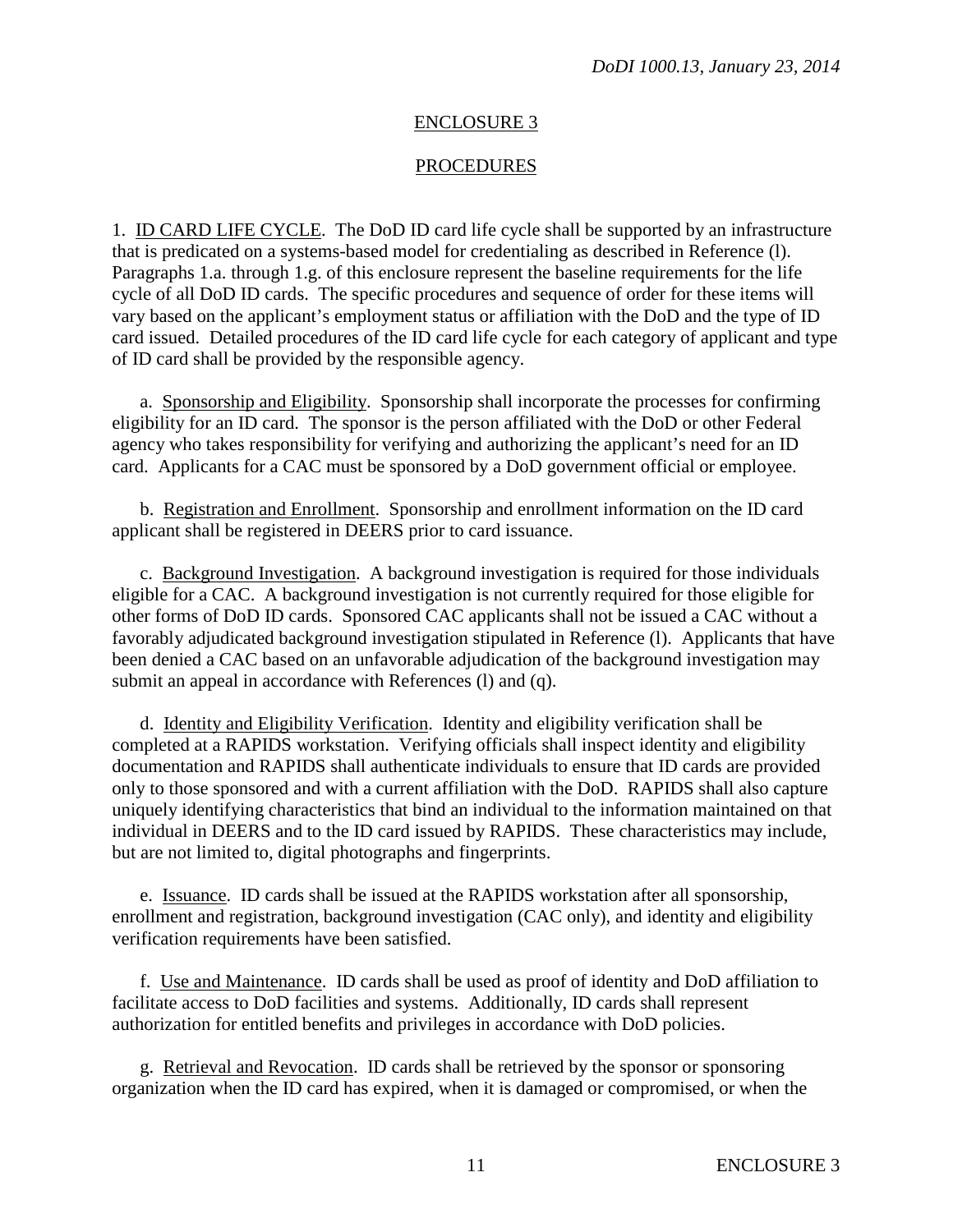card holder is no longer affiliated with the DoD or no longer meets the eligibility requirements for the card. The active status of an ID card shall be revoked within the DEERS and RAPIDS infrastructure and the PKI certificates on the CAC shall be revoked.

2. GUIDELINES AND RESTRICTIONS. The guidelines and restrictions of this section apply to all forms of DoD ID cards.

a. Any person willfully altering, damaging, lending, counterfeiting, or using these cards in any unauthorized manner is subject to fine or imprisonment or both, as prescribed in sections 499, 506, 509, 701, and 1001 of title 18, United States Code (U.S.C.) (Reference (u)). Section 701 of Reference (u) prohibits photographing or otherwise reproducing or possessing DoD ID cards in an unauthorized manner, under penalty of fine or imprisonment or both. Unauthorized or fraudulent use of ID cards would exist if bearers used the card to obtain benefits and privileges to which they are not entitled. Examples of authorized photocopying include photocopying of DoD ID cards to facilitate medical care processing, check cashing, voting, tax matters, compliance with appendix 501 of title 50, U.S.C. (also known as "The Service member's Civil Relief Act") (Reference (v)), or administering other military-related benefits to eligible beneficiaries. When possible, the ID card will be electronically authenticated in lieu of photographing the card.

b. International agreements (including status-of-forces agreements) and host-nation law may limit and/or define the types of support available to personnel in overseas areas. Although an ID card may be used to verify eligibility in the United States for access to, for example, commissary or exchange facilities, the use of such facilities overseas may be limited to persons who are stationed or performing temporary duty in a foreign country under official orders in support of a mutual defense mission with the host nation. ID cards shall be issued only for the purposes identified in and in accordance with this Instruction, and the Heads of the DoD Components shall use other means, such as ration cards, to implement provisions in international agreements or to prevent violations of applicable host-nation law. ID cards shall not be issued for the sole purpose of implementing provisions of international agreements or restrictions based on applicable host-nation law.

c. All ID cards are property of the U.S. Government and shall be returned upon separation, resignation, firing, termination of contract or affiliation with the DoD, or upon any other event in which the individual no longer requires the use of such ID card.

d. To prevent any unauthorized use, ID cards that are expired, invalidated, stolen, lost, or otherwise suspected of potential or actual unauthorized use shall be revoked in DEERS along with the PKI certificates on the CACs immediately revoked.

e. There are instances where graphical representations of ID cards are necessary to facilitate the DoD mission. When used and distributed, the replicas must not be the same size as the ID card, must have the word "SAMPLE" written on them, and shall not contain an individual's PII. All SAMPLE ID cards must be maintained in a controlled environment and shall not serve as a valid ID.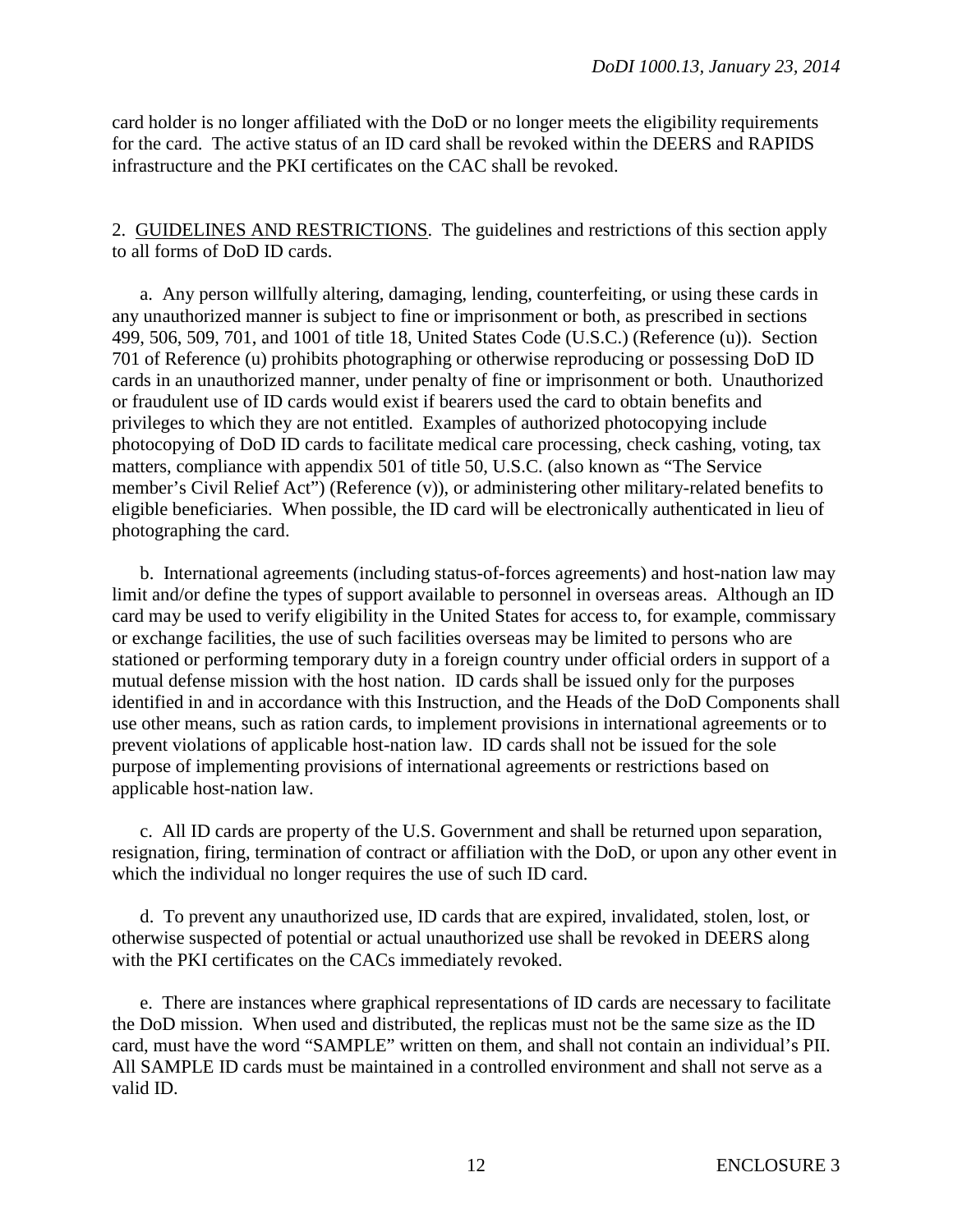f. Individuals within the DoD who have multiple personnel category codes (e.g., an individual who is both a reservist and a contractor) shall be issued a separate ID card in each personnel category for which they are eligible. Multiple current ID cards of the same form (e.g., CAC) shall not be issued or exist for an individual under a single personnel category code.

g. ID cards shall not be amended, modified, or overprinted by any means. No stickers or other adhesive materials are to be placed on either side of an ID card. Holes shall not be punched into ID cards, except when a CAC has been requested by the next of kin for an individual who has perished in the line of duty. A CAC provided to next of kin shall have the status of the card revoked in DEERS, have the certificates revoked, and have a hole punched through the integrated circuit chip before it is released to the next of kin.

h. An ID card shall be in the personal custody of the individual to whom it was issued at all times. If required by military authority, it shall be surrendered for ID or investigation.

3. CAC MIGRATION TO FEDERAL PIV REQUIREMENTS. The DoD is migrating the CAC to meet the Federal requirements for credentialing contained within References (k) and (l). Migration will take place over multiple years as the card issuance hardware, software, and supporting systems and processes are upgraded. Successful migration will require coordination and collaboration within and among all CAC communities (e.g., personnel security, operational security, industrial security, information security, physical security, and information technology). The organizations listed in this section will support the migration in conjunction with the responsibilities listed in Enclosure 2:

a. The Director, DMDC shall:

(1) Procure and distribute CAC consumables, including card stock, electromagnetically opaque sleeves, and printer supplies, commensurate with funding received from the DoD Components.

(2) In coordination with the Office of the Under Secretary of Defense for Policy, establish an electronic process for securing CAC eligibility information on foreign government military, employee, or contract support personnel whose visit status and background investigation has been confirmed, documented, and processed in accordance with DoDD 5230.20 (Reference (w)).

(3) In accordance with Reference (l), electronically capture and store source documents in the identity-proofing process at the accession points for eligible ID card holders.

(4) Implement modifications to the CAC applets and interfaces, add contactless capability to the CAC platform and implement modifications to the CAC topology to support compliance with Reference (l).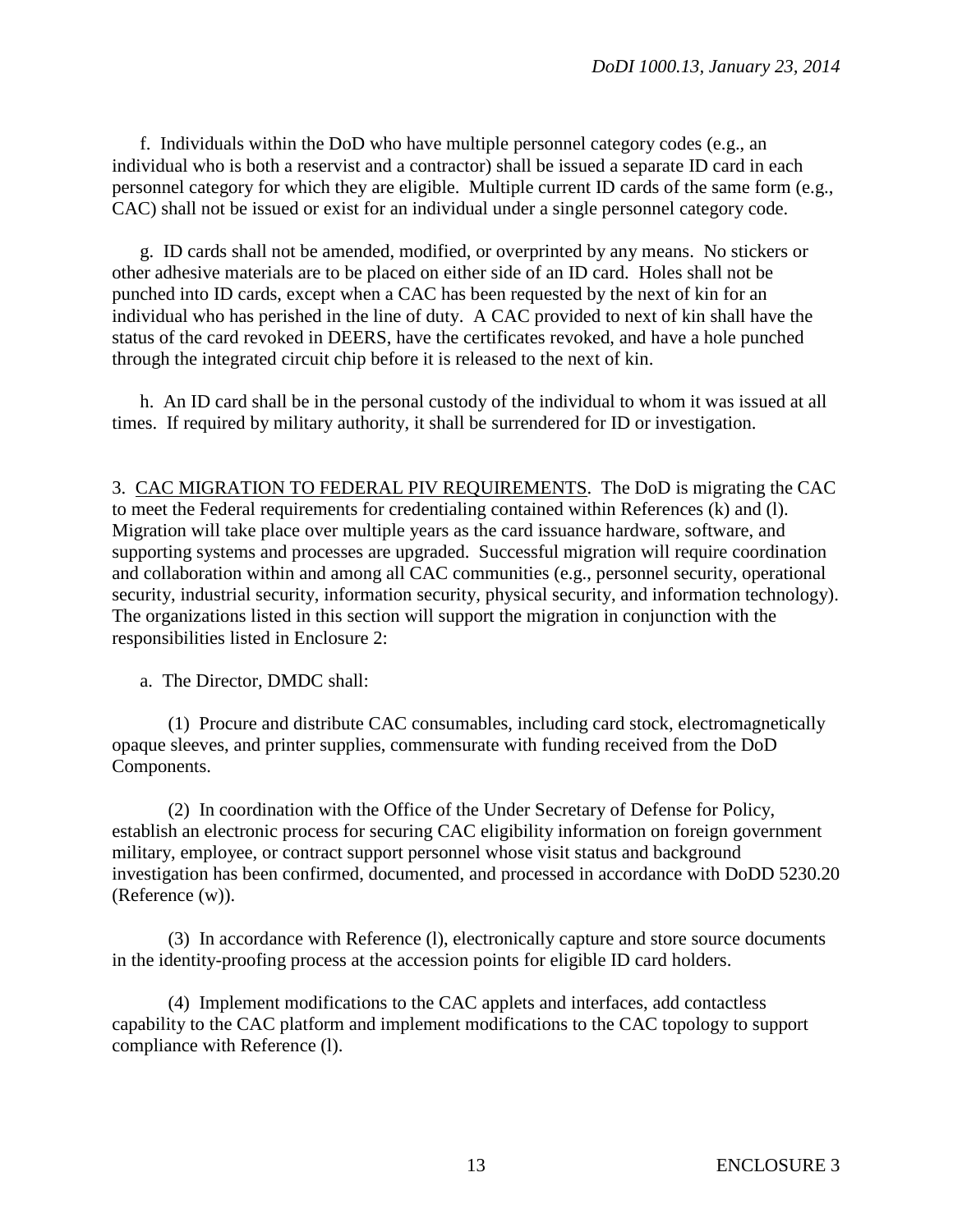(5) Establish and implement procedures for capturing biometrics required to support CAC issuance, which includes fingerprints and facial images specified in Reference (l) and National Institute of Standards and Technology Special Publication 800-76-1 (Reference (x)).

(6) In coordination with the Executive Manager for DoD Biometrics and the Office of the USD(AT&L), implement the capability to obtain two segmented images (primary and secondary) fingerprint minutiae from the full 10-print fingerprints captured as part of the initial background investigation process for CAC issuance.

(7) Maintain a capability for a CAC holder to reset or unlock PINs from a system outside of the CAC issuance infrastructure.

b. The Executive Manager for DoD Biometrics, as appointed by the Secretary of the Army as DoD Executive Agent for DoD Biometrics in accordance with DoDD 8521.01E (Reference (y)), shall:

(1) Establish biometric standards for collection, storage, and subsequent transmittal of biometric information in accordance with Reference (y).

(2) In coordination with the USD(P&R), the USD(I), and the Heads of the DoD Components, establish capability for biometric collection and enrollment operations to support CAC issuance in accordance with References (s) and (x).

c. The Identity Protection and Management Senior Coordinating Group shall:

(1) Monitor the CAC and identity management related activities outlined within this Instruction in accordance with Reference (b).

(2) Maintain a configuration management process for the CAC and its related components to monitor DoD compliance with Reference (l).